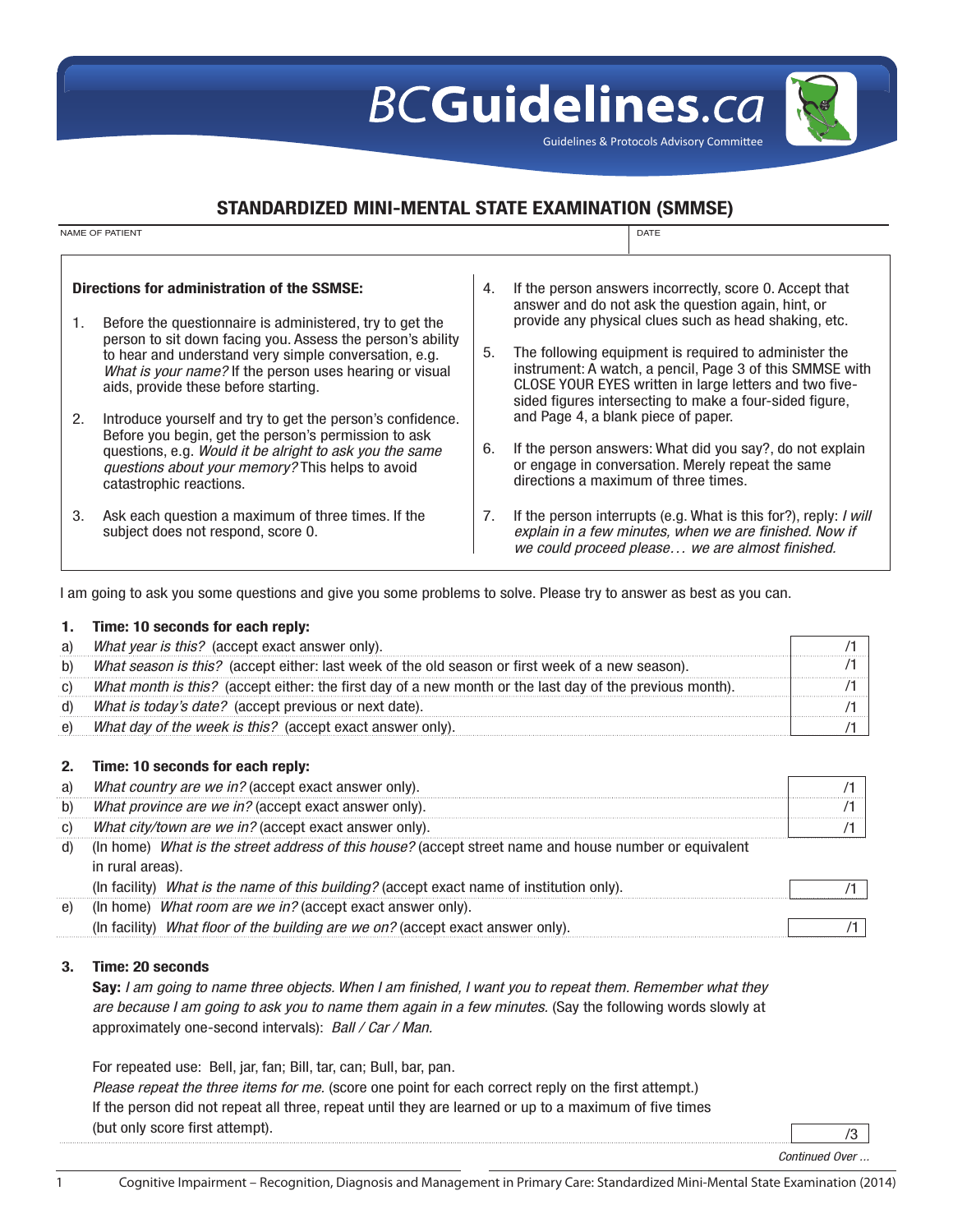## 4. Time: 30 seconds

Spell the word WORLD. (you may help the person to spell the word correctly) Say: *Now spell it backwards please.* If the subject cannot spell world even with assistance, score 0. Refer to Page 3 for scoring instructions.

|    | בוקוספסט. וו נווס טמטןסטג טמוווטג טאסוו שטווע סעסוו שומו פטטוסנפווטס, טטווס ט. ווסוסו נט ו פעס טוטו טטווווען וווסנועטווט.                                                                                                       | /5  |
|----|---------------------------------------------------------------------------------------------------------------------------------------------------------------------------------------------------------------------------------|-----|
| 5. | <b>Time: 10 seconds</b>                                                                                                                                                                                                         |     |
|    | Say: Now what were the three objects I asked you to remember?                                                                                                                                                                   |     |
|    | (score one point for each correct answer regardless of order)                                                                                                                                                                   | /3  |
| 6. | <b>Time: 10 seconds</b>                                                                                                                                                                                                         |     |
|    | Show wristwatch. Ask: What is this called?                                                                                                                                                                                      |     |
|    | (score one point for correct response: accept "wristwatch" or "watch"; do not accept "clock" or "time", etc.).                                                                                                                  | /1  |
| 7. | <b>Time: 10 seconds</b>                                                                                                                                                                                                         |     |
|    | Show pencil. Ask: What is this called?                                                                                                                                                                                          |     |
|    | (score one point for correct response; accept "pencil" only; score 0 for pen)                                                                                                                                                   | /1  |
| 8. | <b>Time: 10 seconds</b>                                                                                                                                                                                                         |     |
|    | Say: I would like you to repeat a phrase after me: No ifs, ands or buts                                                                                                                                                         |     |
|    | Score one point for a correct repetition. Must be exact, e.g. no ifs or buts, score 0).                                                                                                                                         | /1  |
|    |                                                                                                                                                                                                                                 |     |
| 9. | <b>Time: 10 seconds</b>                                                                                                                                                                                                         |     |
|    | Say: Read the words on this page and then do what it says. Then, hand the person the sheet with CLOSE YOUR                                                                                                                      |     |
|    | EYES on it. If the subject just reads and does not close eyes, you may repeat: Read the words on this page and<br>then do what it says, (a maximum of three times. Score one point only if the subject closes eyes. The subject |     |
|    | does not have to read aloud.                                                                                                                                                                                                    | /1  |
|    |                                                                                                                                                                                                                                 |     |
|    | 10. Time: 30 seconds                                                                                                                                                                                                            |     |
|    | Hand the person a pencil and paper (Page 3). Say: Write any complete sentence on that piece of paper.                                                                                                                           |     |
|    | Score one point. The sentence must make sense. Ignore spelling errors.                                                                                                                                                          | /1  |
|    | 11. Time: 1 minute maximum                                                                                                                                                                                                      |     |
|    | Place design, eraser and pencil in front of the person. Say: Copy this design please. Allow multiple tries. Wait                                                                                                                |     |
|    | until the person is finished and hands it back. Score one point for a correctly copied diagram. The person must                                                                                                                 |     |
|    | have drawn a four-sided figure between two five-sided figures.                                                                                                                                                                  | /1  |
|    | 12. Time: 30 seconds                                                                                                                                                                                                            |     |
|    | Ask the person if he is right or left handed. Take a piece of paper, hold it up in front of the person and                                                                                                                      |     |
|    | say: Take this paper in your right/left hand (whichever is non-dominant), fold the paper in half once with both                                                                                                                 |     |
|    | hands and put the paper down on the floor. Score one point for each instruction executed correctly.                                                                                                                             |     |
|    | Takes paper in correct hand                                                                                                                                                                                                     | /1  |
|    | Folds it in half                                                                                                                                                                                                                | /1  |
|    | Puts it on the floor                                                                                                                                                                                                            | /1  |
|    |                                                                                                                                                                                                                                 |     |
|    | <b>Total Test Score:</b>                                                                                                                                                                                                        | /30 |
|    |                                                                                                                                                                                                                                 |     |

Adjusted Score

Please note: This tool is provided for use in British Columbia with permission by Dr. D. Willam Molloy. This questionnaire should not be further modified or reproduced without the written consent of Dr. D. William Molloy. Molloy DW, Alemayehu E, Roberts R. Reliability of a standardized Mini-Mental State Examination compared with the traditional Mini-Mental State Examination. American Journal of Psychiatry, 1991; 148(1): 102-105.

 $\prime$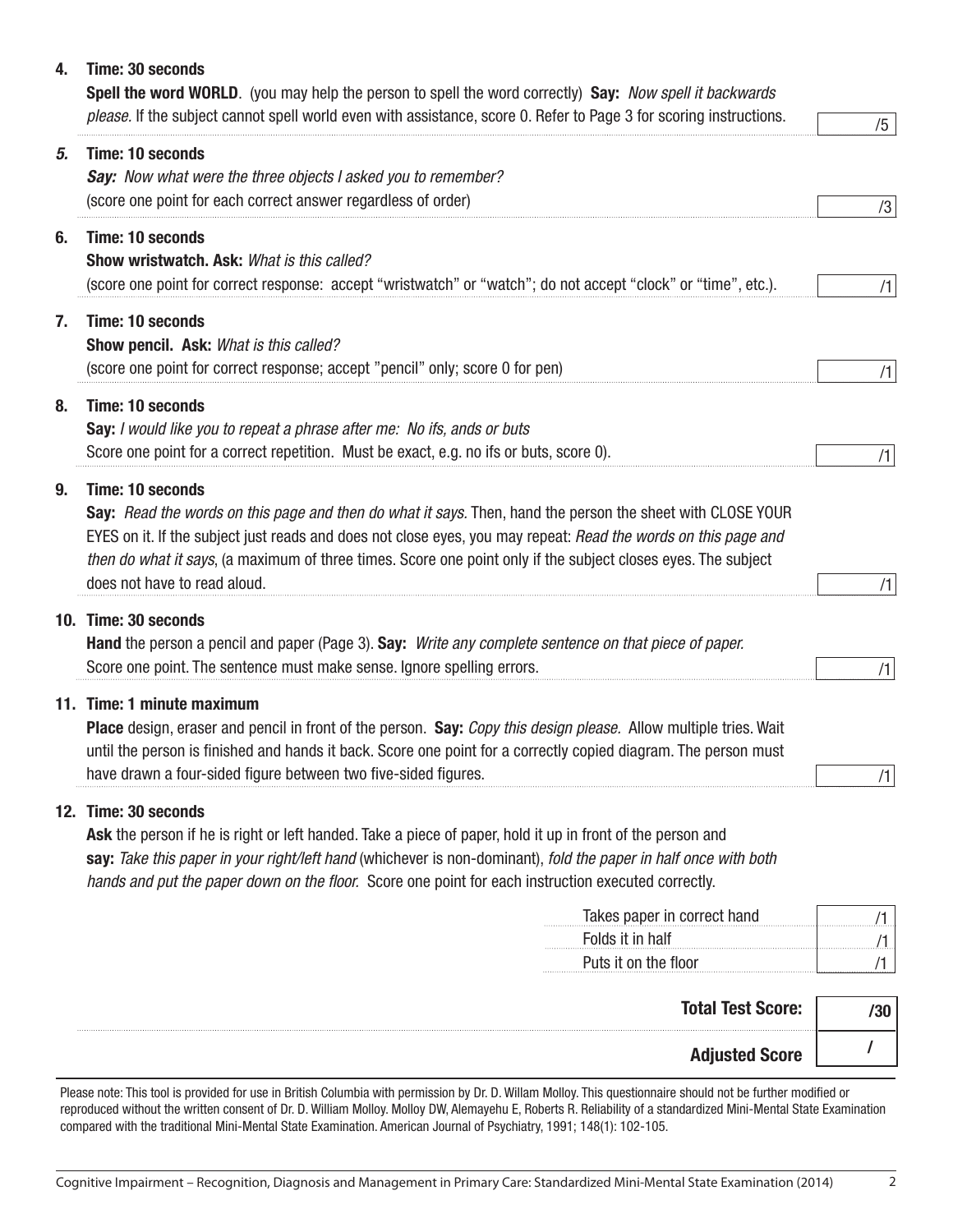

FOLD LINE

Scoring WORLD backwards (instructions for item #4)

Write the person's response below the correct response.

Draw lines matching the same letters in the correct response and the response given.

These lines MUST NOT cross each other.

The person's score is the maximum number of lines that can be drawn without crossing any.

Examples:



FOLD ALONG THIS LINE AND SHOW INSTRUCTIONS TO PERSON

# Close your eyes